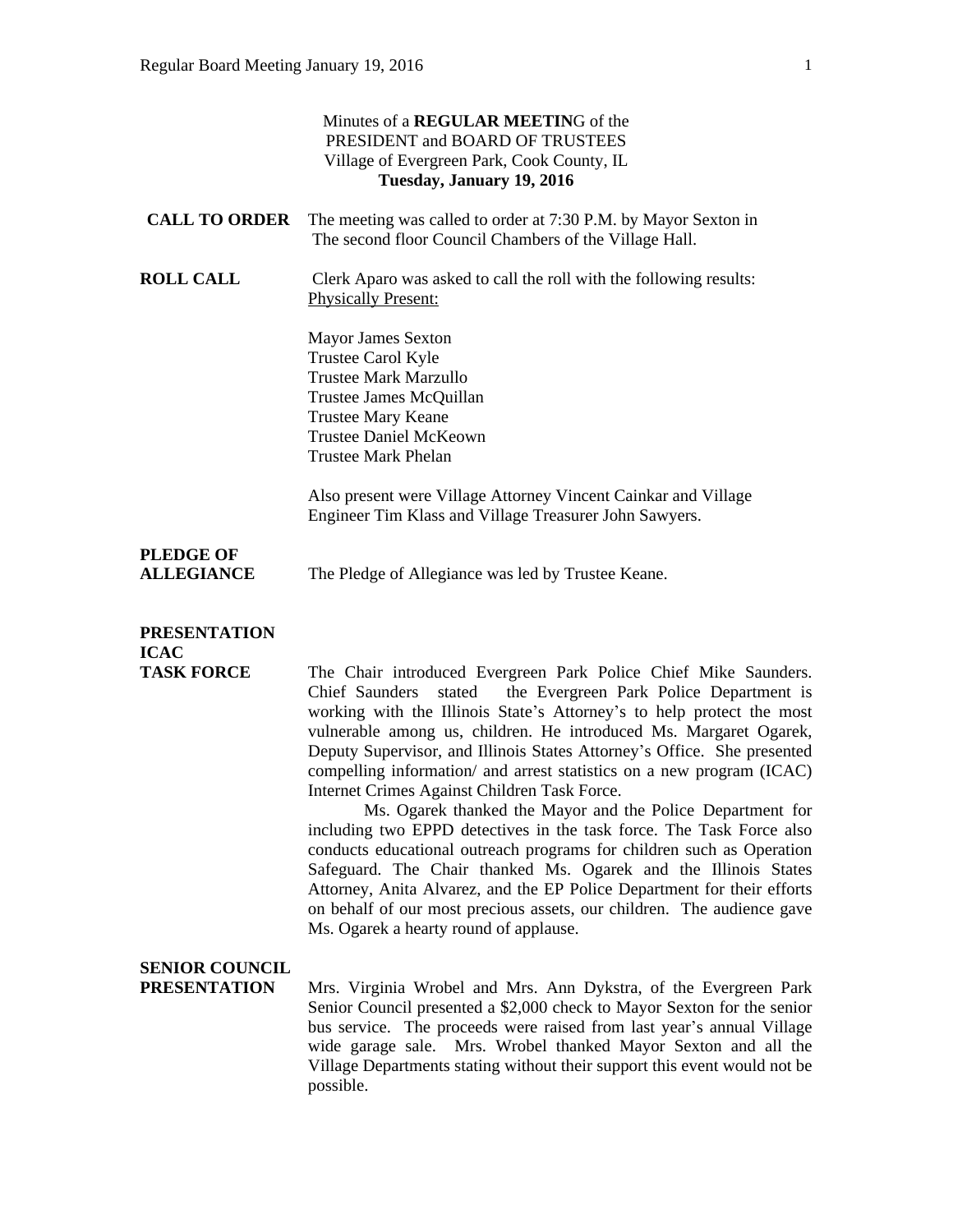Mrs. Wrobel also introduced volunteers Dorothy Novotny, Mary Phillips and Mary Ann Diehl, Director of OCS and thanked them for all their help in various fundraising projects. The audience gave them a round of appreciative applause. The Chair noted the Village is actively looking into State Purchasing for a new mini–bus. The audience gave Senior Council a hearty round of applause.

| <b>OPEN PUBLIC</b><br><b>FORUM</b> | The Chair made the following announcements:                                                                                                                                                                                                                                                                                                                                                                                                                                                                                                                                                                                                                                                                                                                                                                                                                                                                                                                                                                                                                                                                                                                                                                                             |  |  |  |  |  |
|------------------------------------|-----------------------------------------------------------------------------------------------------------------------------------------------------------------------------------------------------------------------------------------------------------------------------------------------------------------------------------------------------------------------------------------------------------------------------------------------------------------------------------------------------------------------------------------------------------------------------------------------------------------------------------------------------------------------------------------------------------------------------------------------------------------------------------------------------------------------------------------------------------------------------------------------------------------------------------------------------------------------------------------------------------------------------------------------------------------------------------------------------------------------------------------------------------------------------------------------------------------------------------------|--|--|--|--|--|
|                                    | 1. Thank you to Cook County Commissioners John Daley and Stanley<br>Moore for the \$100,000 in Cook County Block Grant monies to be<br>used for sewer lining.<br>2. In a cost cutting effort, the Illinois Secretary of State's Office has<br>ceased sending renewal notices to Illinois residents for license plates.<br>The Chair stated after a discussion with Police Chief Saunders it<br>was decided the Evergreen Park Police Department will not issue<br>citations to parked vehicles with expired plates. Vehicles that are<br>stopped during a moving traffic citation are not exempt.<br>He<br>encouraged everyone to check their plates and renew as needed.<br>The ice rink is open contact the Recreation Department for skate<br>3.<br>times.<br>4. 13th Annual Family Flake Fest on Saturday February 6, 2016.<br>Everyone is invited to attend this fun free family event from 1:00<br>p.m. to 6:00 p.m.<br>5. Free Tax preparation is available for seniors and disabled residents<br>from Citizens' Services call early for appointments.<br>The Chair read a portion of a commendation for EP Police Officer<br>6.<br>Herrera for his assistance to Crestwood Police for arresting (2) two<br>dangerous offenders. |  |  |  |  |  |
| <b>OPEN PUBLIC</b>                 | Trustee Kyle complimented the Recreation Department for another<br>wonderful program. She recently attended the basic basketball skills<br>event with her grandchildren.                                                                                                                                                                                                                                                                                                                                                                                                                                                                                                                                                                                                                                                                                                                                                                                                                                                                                                                                                                                                                                                                |  |  |  |  |  |
| <b>REGULAR</b><br><b>AGENDA</b>    | Motion by Trustee Phelan second by Trustee McKeown to waive the<br>reading of the minutes of the January 4, 2016 Regular Meeting of the<br>President and Board of Trustees and approved as presented was passed<br>by unanimous voice vote and so ordered by the Chair.                                                                                                                                                                                                                                                                                                                                                                                                                                                                                                                                                                                                                                                                                                                                                                                                                                                                                                                                                                 |  |  |  |  |  |
| <b>REVIEW OF MINUTES</b>           |                                                                                                                                                                                                                                                                                                                                                                                                                                                                                                                                                                                                                                                                                                                                                                                                                                                                                                                                                                                                                                                                                                                                                                                                                                         |  |  |  |  |  |

## **EXECUTIVE SESSION**

Motion by Trustee Kyle second by Trustee McQuillan that after the six month review confidentiality still exists and the six (6) Executive Session minutes should not be released. Upon roll call voting YES: Trustees Kyle, Marzullo, McQuillan, Keane, McKeown and Phelan; voting NO: None. The motion was passed and so ordered by the Chair.

## **RESOLUTION**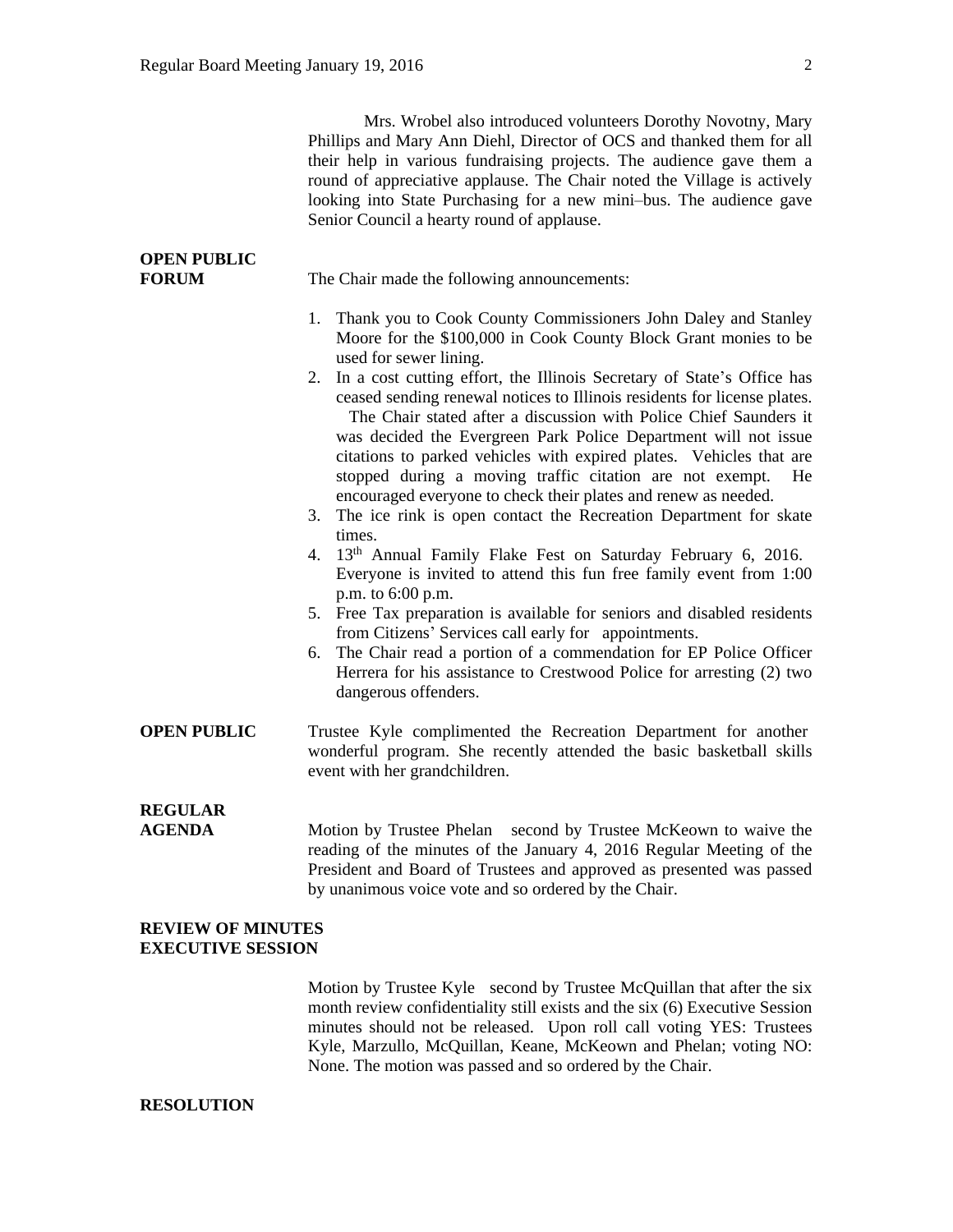**NO. 6-2016** Motion by Trustee Phelan second by Trustee Keane to approve **Resolution NO. 6-2016** with expenditures of the General Corporate Fund of \$ 619,510.80 and the Sewer and Water Fund in the amount of \$ 265,248.96 and the 95TH Street TIF Fund \$ 801.08 and the Capital Improvement Fund, \$ 88,235.35 and the Street Bond Fund \$ 10,270.00 for a total of \$ 984,066.10. Upon roll call, voting YES: Trustees Marzullo, McQuillan, Keane, McKeown, Phelan and Kyle; voting NO: NONE. The motion was passed and so ordered by the Chair.

## **VILLAGE TREASURER'S REPORT NOV/DEC 2015**

Motion by Trustee Marzullo second by Trustee Keane to approve the Village Treasurer's report for **November 2015** for information and file in the amount of \$ 6,612,458.77 in the General Fund and \$ 3,288,959.20 In the Sewer and Water Fund. The **December 2015** report for information and file in the amount of \$ 5,569,220.52 for the General Fund and in the Sewer and Water Fund, \$ 3.071,555.67. The motion was passed by unanimous voice vote and so ordered by the Chair.

## **BUSINESS**

**CERTIFICATES** Motion by Trustee Kyle second by Trustee McQuillan to accept the application for (3) Three Business Regulation Certificates for **Maya Medical, Southwest Urgent Care and Midwest Primary Care** to conduct a medical offices and an urgent care facility located at 2955 W. 95th Street. The Chair noted this is the old Hornburg- Klein property and commended the remodel as it kept the character of the former building. Upon roll call voting YES: Trustees, McQuillan, Keane, McKeown, Phelan, Kyle and Marzullo; voting NO: NONE. The motion was passed and so ordered by the Chair.

> Motion by Trustee McKeown second by Trustee Marzullo to accept the application for Business Regulation Certificate for **Active Home Health** to conduct a physician's office located at 2829 West 87th Street. A brief discussion took place regarding the parking and the office use. Upon roll call voting YES: Trustees Kyle, Marzullo, McQuillan and McKeown voting NO: Keane and Phelan. The motion was passed and so ordered by the Chair.

> Motion by Trustee Kyle second by Trustee Keane to accept the application for Business Regulation Certificate for **Windy City Restaurant Holdings, LLC DBA/Famous Dave's "B" Liquor License** to conduct a restaurant /bar located at 2855 West 95th Street. The Chair noted there was some confusion as to the classification of the license from a Class E to a Class B. Upon roll call voting YES: Trustees McKeown, Phelan, Kyle, Marzullo, McQuillan and Keane; voting NO: NONE. The motion was passed and so ordered by the Chair.

|            |  | <b>ORDINANCE NO. 1-2016, 'AN ORDINANCE PROVIDING FOR</b>    |  |  |  |  |
|------------|--|-------------------------------------------------------------|--|--|--|--|
| NO. 1-2016 |  | Motion by Trustee Phelan second by Trustee Keane to approve |  |  |  |  |
| ORDINANCE  |  |                                                             |  |  |  |  |